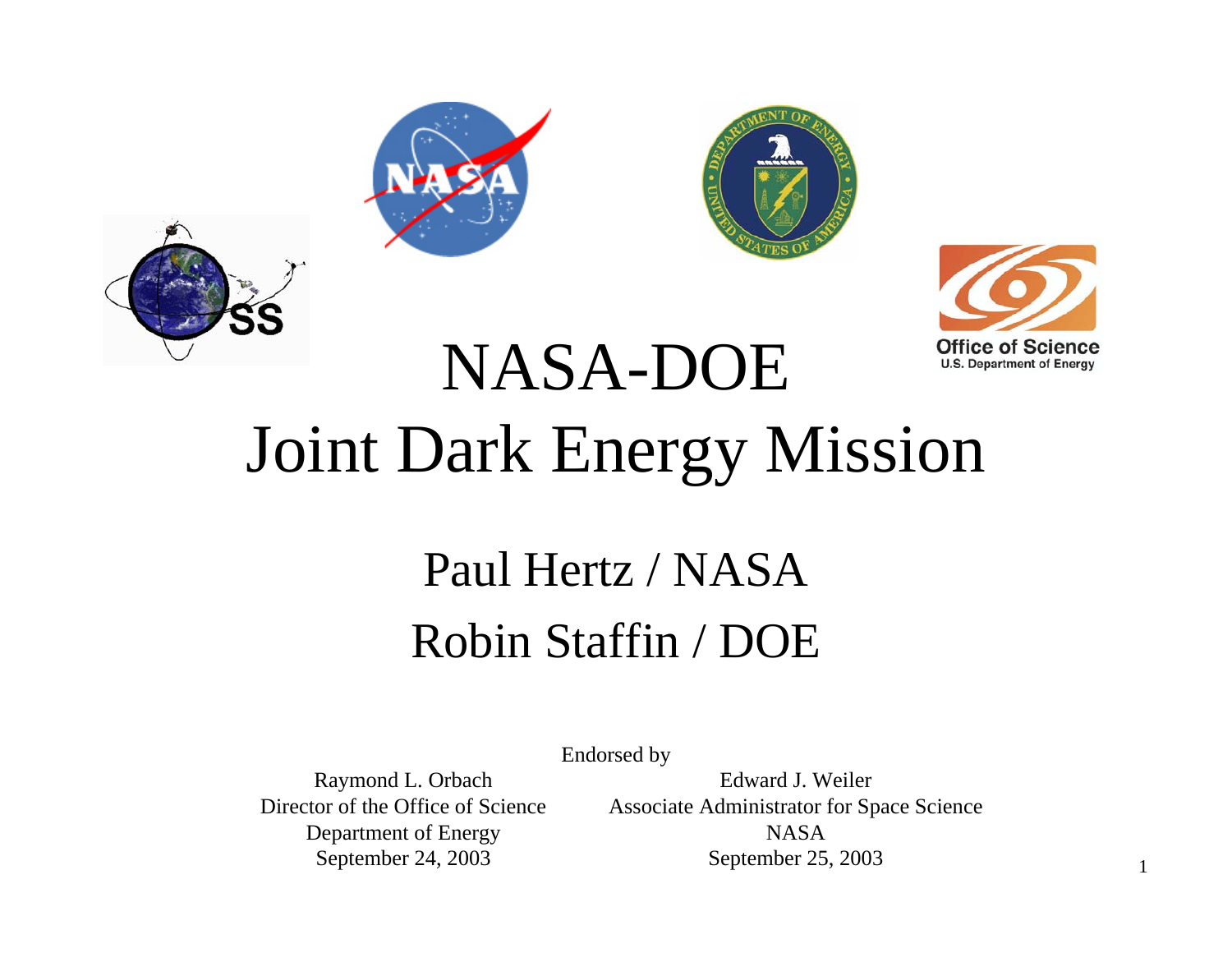#### What is the Dark Energy?

Einstein introduced the Cosmological Constant to explain what was then thought to be a static Universe, "*my biggest blunder . . . "*



A surprising recent discovery has been the discovery that the expansion of the Universe is accelerating.

Implies the exi stence of *dark energy* that makes up 70% of the Universe



Dark Energy maybe related to Einstein's Cosmological Constant; its nature is a mystery.

Solving this mystery may revolutionize physics . . .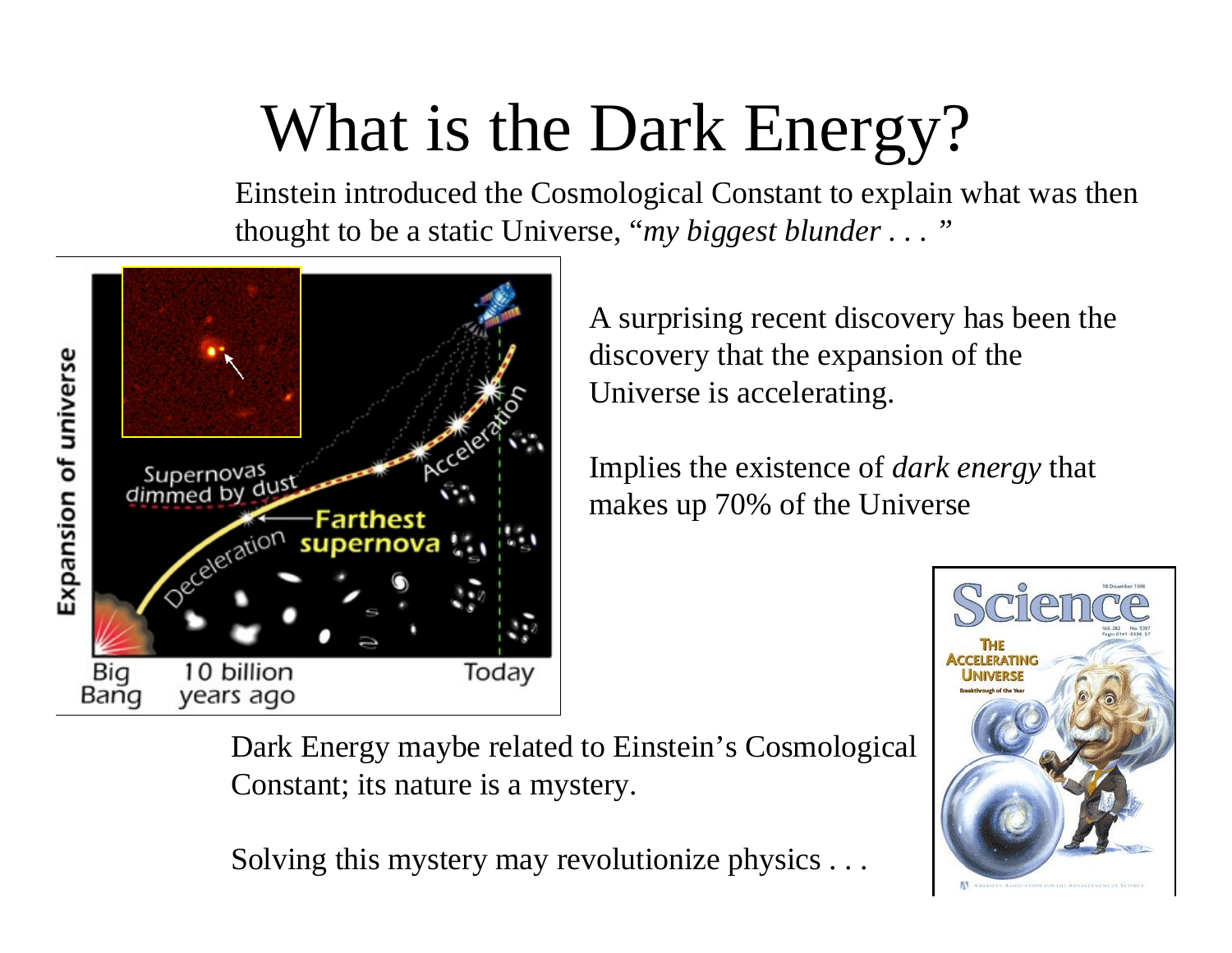#### Recommendations from the NAS

Of the 11 questions that the committee has posed, the nature of dark energy is probably the most vexing. It has been called the deepest mystery in physics, and its resolution is likely to greatly advance our underst anding of matter, space, and time.

The committee recommends that NASA and DOE work together to construct a wide-field telescope in space to determine the expansion history of the universe and fully probe the nature of dark energy.

> *Connecting Quarks with the Cosmos* Report of the Committee on the Physics of the Universe Michael Turner, Chair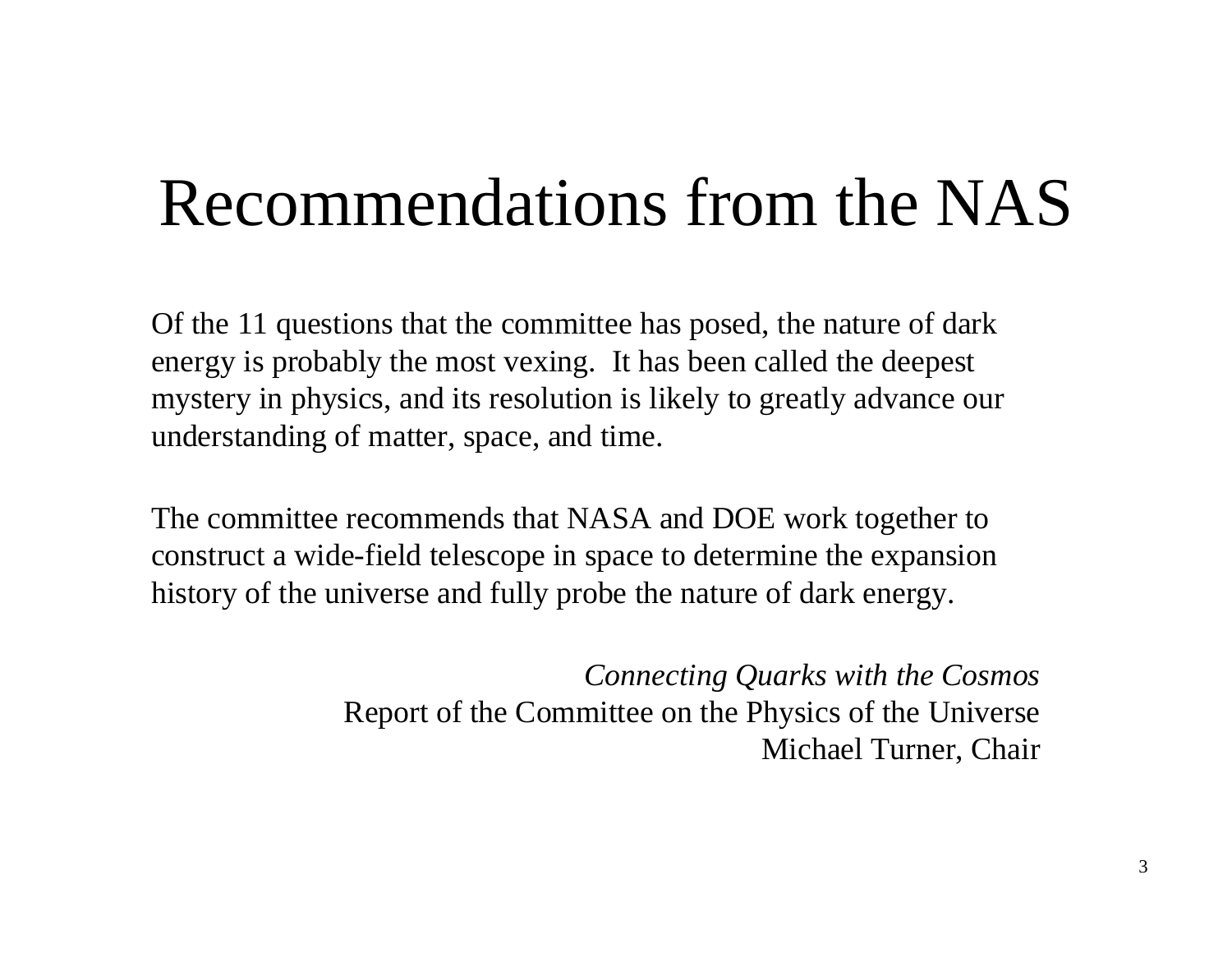#### Recommendations from the NSTC

Multiple, complementary, and independent approaches are necessary for a complete understanding of the Dark Energy. A dedicat ed space-based experiment to precisely measure the nature of the Dark Energy and its evolution over the history of the Universe is a critical centerpiece to this program.

Mission concept design studies for a space based Dark Energy Mission will be undertaken in 2004 to identify the best space-based methodology. NASA and DOE will then jointly develop a mission, with a target launch date of 2011.

*A Coordinated DOE-NASA-NSF Plan*

Report of the NSTC Interagency Working Group on the Physics of the Universe Joseph Dehmer, Anne Kinney, Peter Rosen, Co-Chairs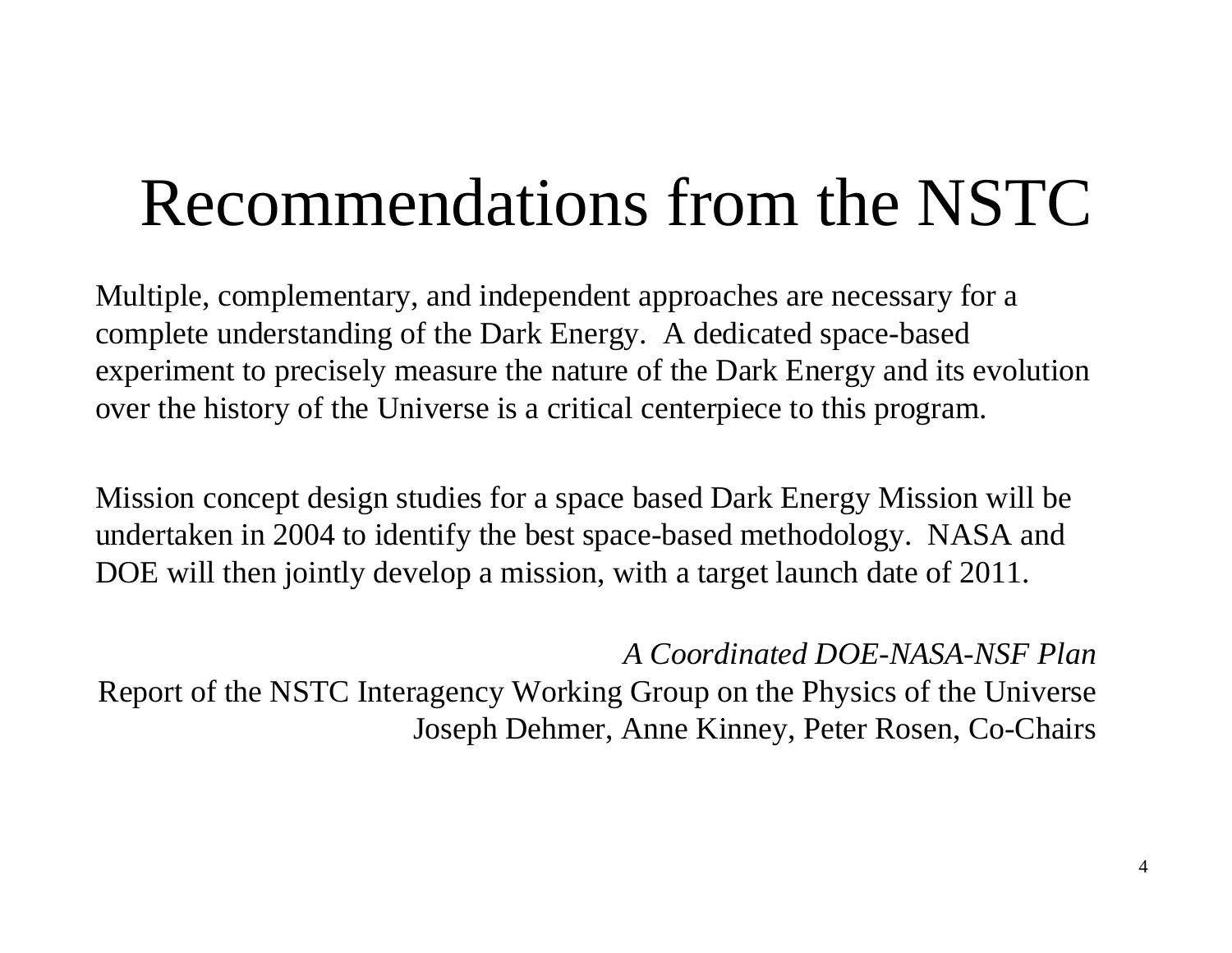#### Process for Cooperation

- $\bullet$ Discussions between DOE and NASA have been ongoing for more than a year.
	- The science of dark energy is featured in both agencies' roadmaps.
	- Both agencies' roadmaps suggest that a space-based dark energy mission will be required.
	- It is natural that DOE and NASA work together to realize shared science objectives.
- OSTP has requested a plan for NASA and DOE working together to jointly realize a space based dark energy mission.
	- With the help of OSTP, the agencies have arrived at a Roadmap to <sup>a</sup> strawman Joint Dark Energy Mission (JDEM).
- $\bullet$ The plan is endorsed by the NASA Office of Space Science and the DOE Office of Science.
- •The plan has been presented to OSTP as an indication of how DOE and NASA can joint ly realize a dark energy mission.
- $\bullet$ The plan is now preented to the community for discussion.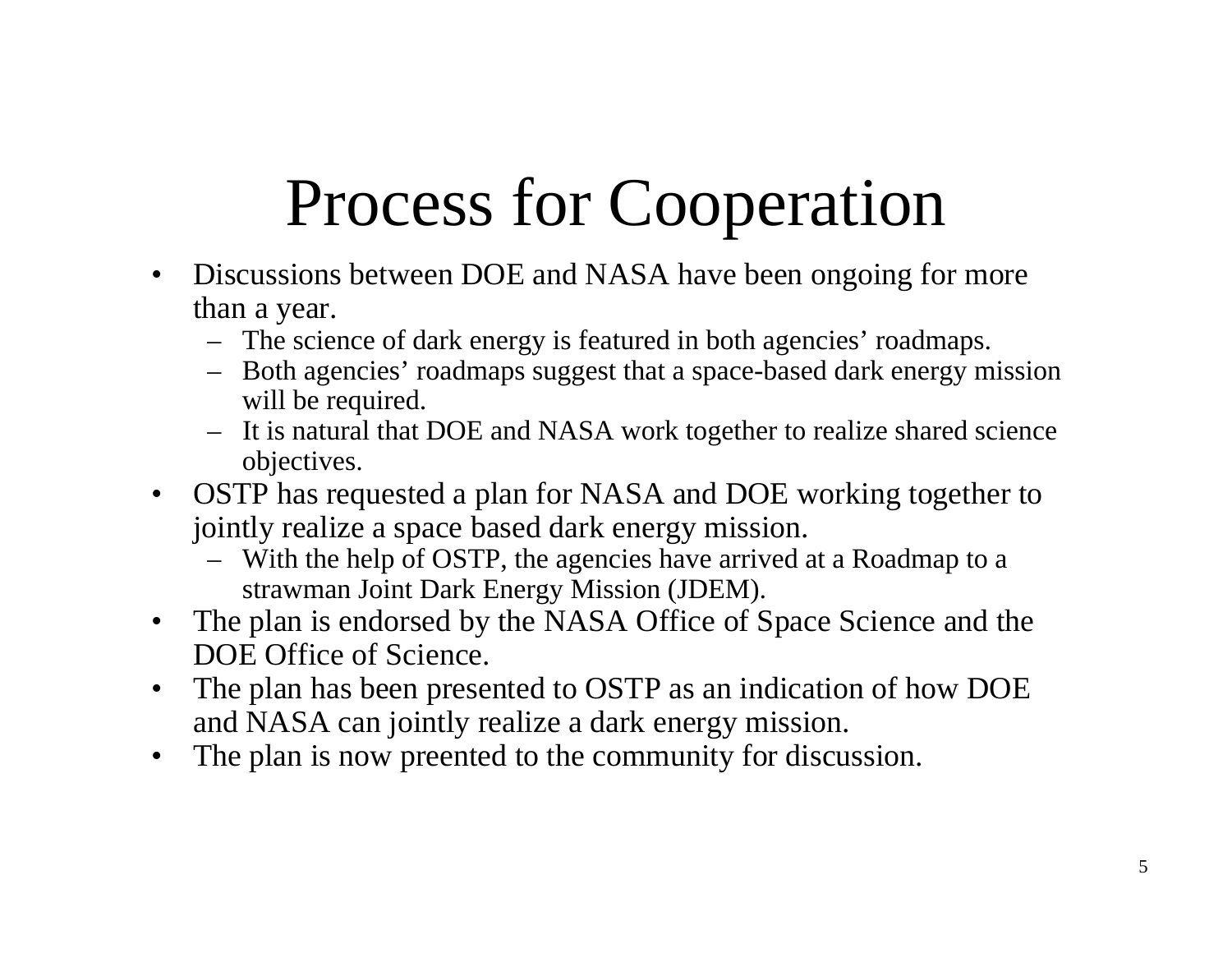#### Principals of Cooperation

- Both NASA and DOE have made the nature of dark energy a high priority science objective. Precision measurements require a dedicated mission. A space based dark energy investigation requires a space observatory with a telescope and appropriate focal plane instruments.
- NASA brings to the NASA/DOE partnership its successful experience in developing space observatories and space based science investigations. Proven processes for developing space observatories will be used to ensure the success of the joint mission.
- DOE brings to the NASA/DOE partnership its successful experience in science investigations of fundamental physics conducted by PI-led collaborations. DOE has invested in the development of technology that could be used in a space based dark energy investigation.
- The dark energy science investigation will be a PI-led effort.
- •Competitive selection will be used to the maximum extent practical, in full support of the President's Management Agenda. All competitions will be open.
- NASA is responsible for the overall success of the space mission.
- The dark energy science investigation is the joint responsibility of DOE and NASA.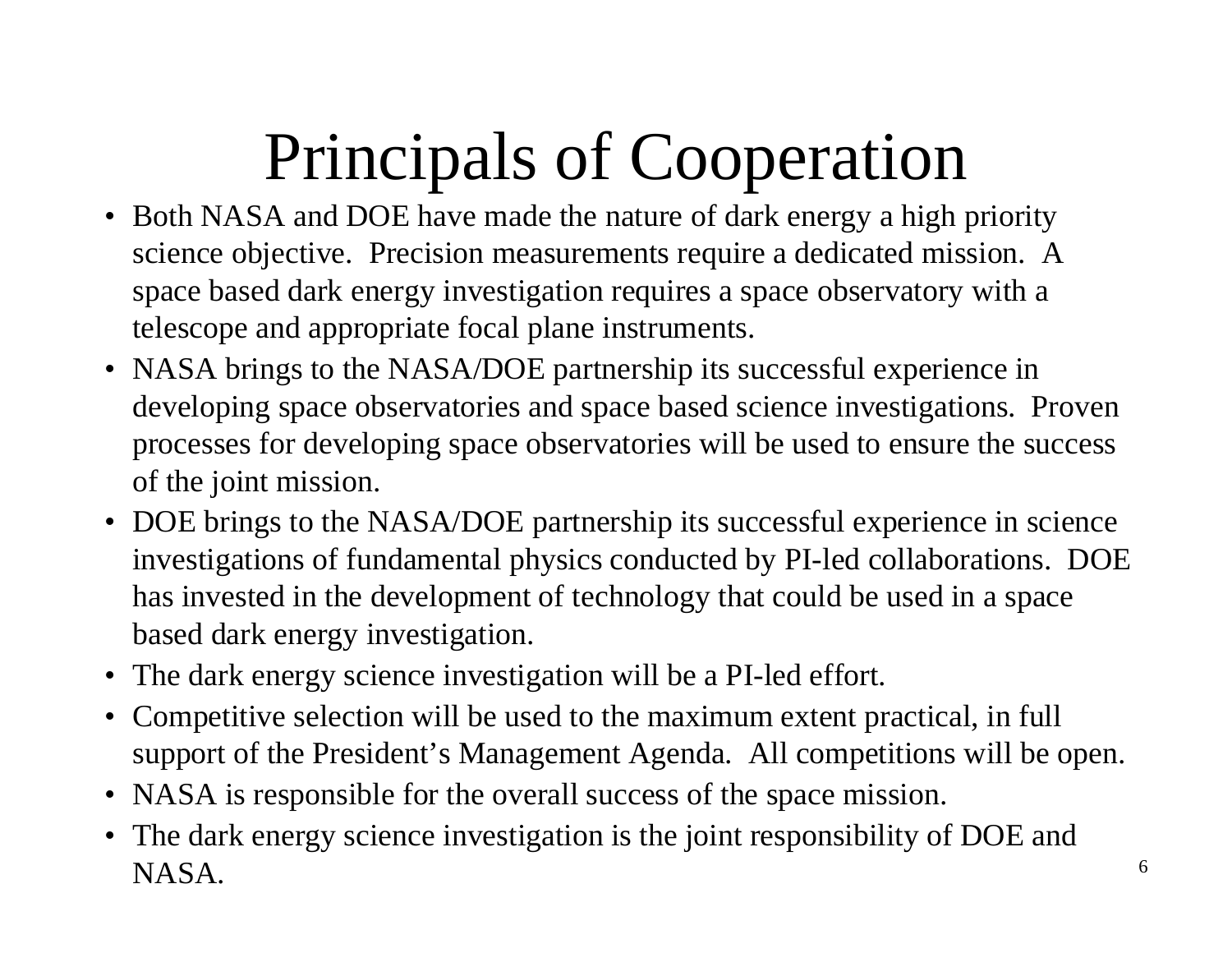### JDEM Management Components

- $\bullet$ The Joint Dark Energy Mission will be a joi nt mission between NASA and DOE.
- $\bullet$ The Joint Dark Energy Mission will be an observat ory containing a telescope and appropriate focal plane instruments.
- $\bullet$ A joint oversight group (JOG) between NASA Headquarters and DOE Headquarters will provide mission oversight. NASA will retain responsibility and authority for ensuring the successful development of the mission within the guideli nes set by the JOG.
- $\bullet$ Project management will be at GSFC. GSFC is NASA's managing center for the development of space observatories.
- $\bullet$ Science oversight of the Joint Dark Energy Mission will be by a science oversight group (SOG). The SOG is responsible to the agencies and to the community for ensuring the scientific success of the mission; this includes both the dark energy investigation and the general astronomical observatory.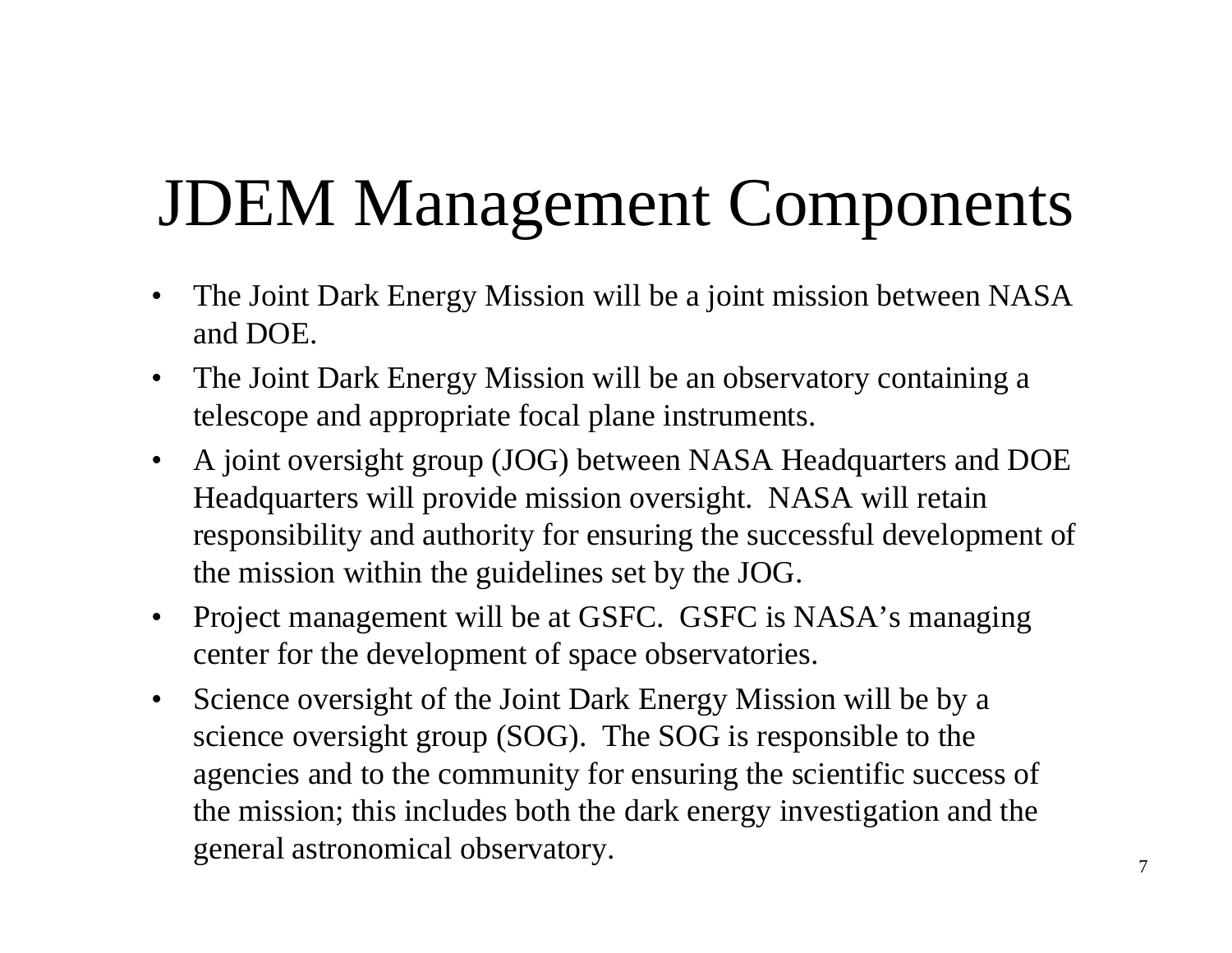#### JDEM Science Components

- $\bullet$ The first ~3 years of the mission will be dedicated to a dark energy science investigation. The remainder of the mission will be used for general astronomical observations selected through an open, peerreviewed competition.
- $\bullet$ The dark energy science investigat ion is the centerpiece of the Joint Dark Energy Mission. The joint NASA/DOE A O will solicit a dark energy science investigation requiring a space-based observatory.
- $\bullet$ A science support and mission operations center will be established to operate the Joi nt Dark Energy Mission through all phases of the mission.
- $\bullet$ All data will be archived in an established astrophysics data archive. All data will be made public after an appropriate proprietary data period.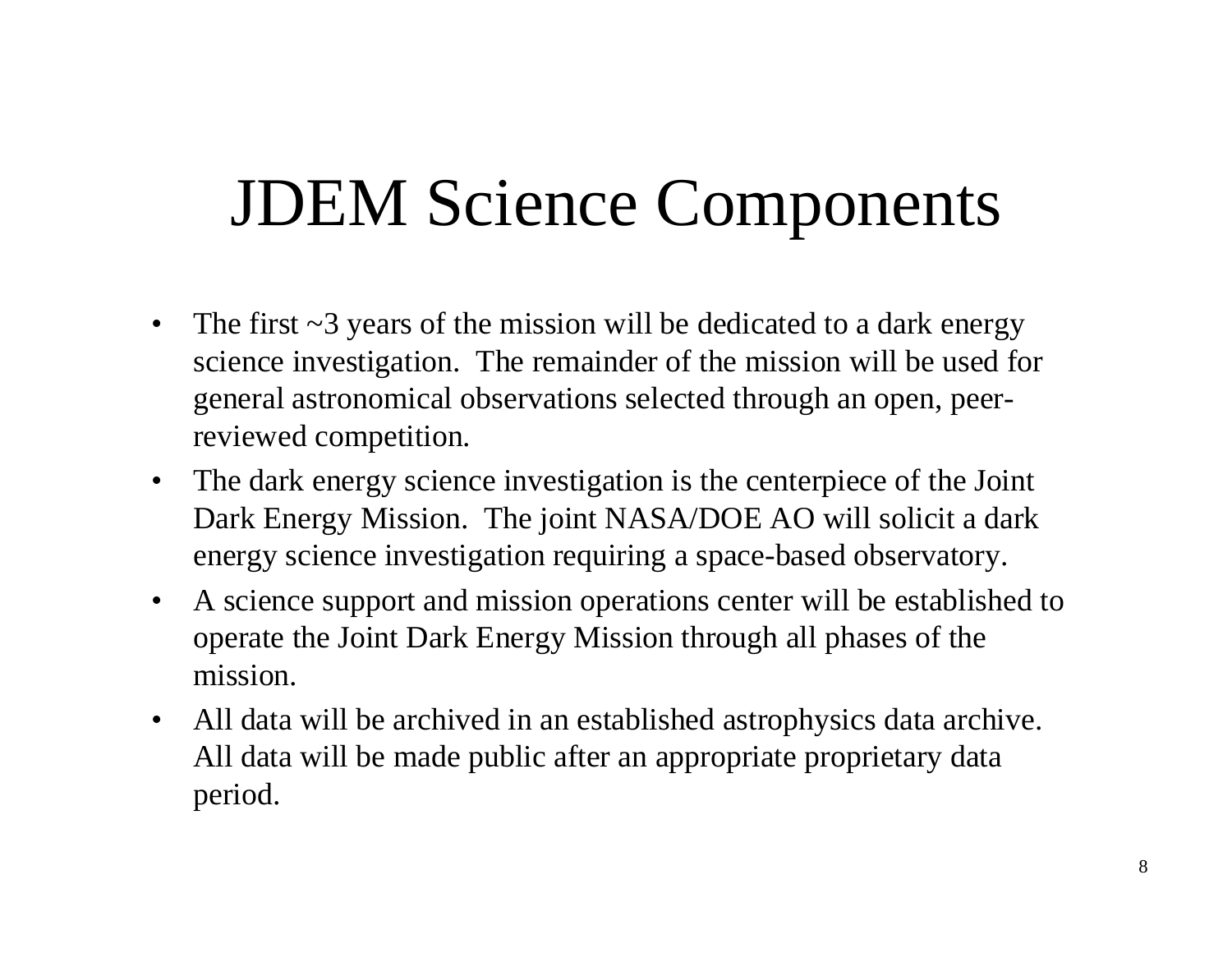#### JDEM Competitions

- $\bullet$ The joint NASA/DOE AO will solicit the dark energy science investi gation which includes provision of the required science payload; the AO will also solicit science investigations by members of the SOG.
- $\bullet$ The G SFC issued RFP will solicit a prime contractor to perform the usual prime contractor functions for a space observatory.
- $\bullet$ Calls will be issued during the general astronomical observing phase of the mission for general observing and archival analysis proposals.
- •Assignment of the science support and mission operations cent er is TBD.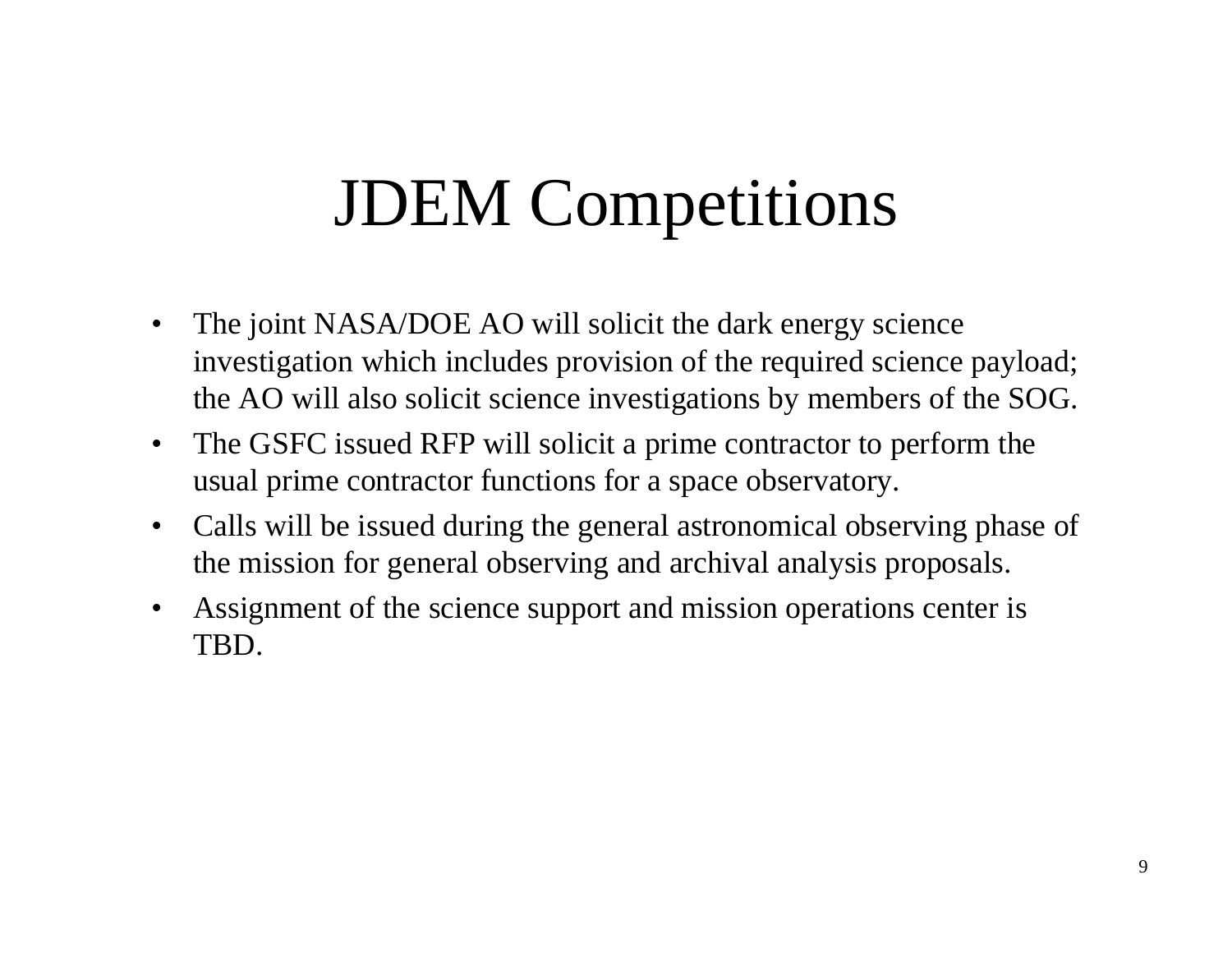# Strawman Assignment of Funding Responsibilities

- $\bullet$ All JDEM budget requirements will be discussed assuming full cost budgeting, accounting, and reporting.
- $\bullet$  NASA will fund GSFC managed activities (project management, prime contractor, launch services).
- $\bullet$  NASA and DOE will fund the dark energy science investigation including development of the science payload, obtaining and analyzing the required science data, and communicating the results to the science community through publication in the peer reviewed science literature.
- $\bullet$ NASA and DOE will fund the science support and operations center.
- $\bullet$ NASA will fund GO programs.
- $\bullet$  NASA will continue to fund an (existing) data archive to include JDEM data.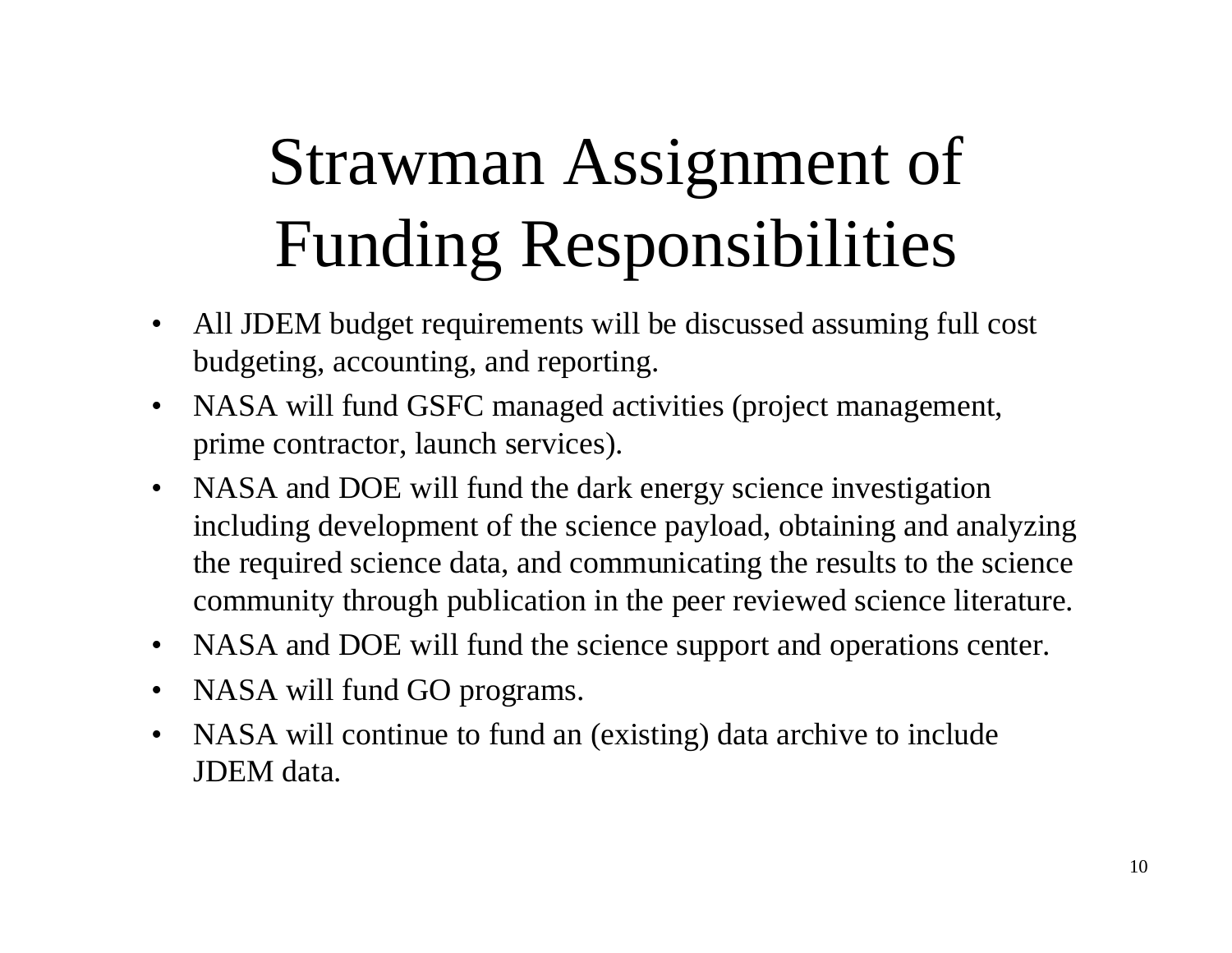#### Next Steps

Near Term

- • NASA will select "Dark Energy Probe" mission concept studies after consultation with DOE.
- $\bullet$ NASA and DOE will brief communities on current state-of-affairs.
- $\bullet$  Beyond Einstein Program Office at GSFC will begin planning. Mid Term
- • NASA and DOE will form a science definition team to establish science requirements for the JDEM joint solicitation.
- $\bullet$  When funding is approved, NASA will form a pre-project office at GSFC to begin engineering and planning.
- $\bullet$  When funding is approved, NASA and DOE will form a pre-JOG to begin negotiating management processes and other subjects for the MOU.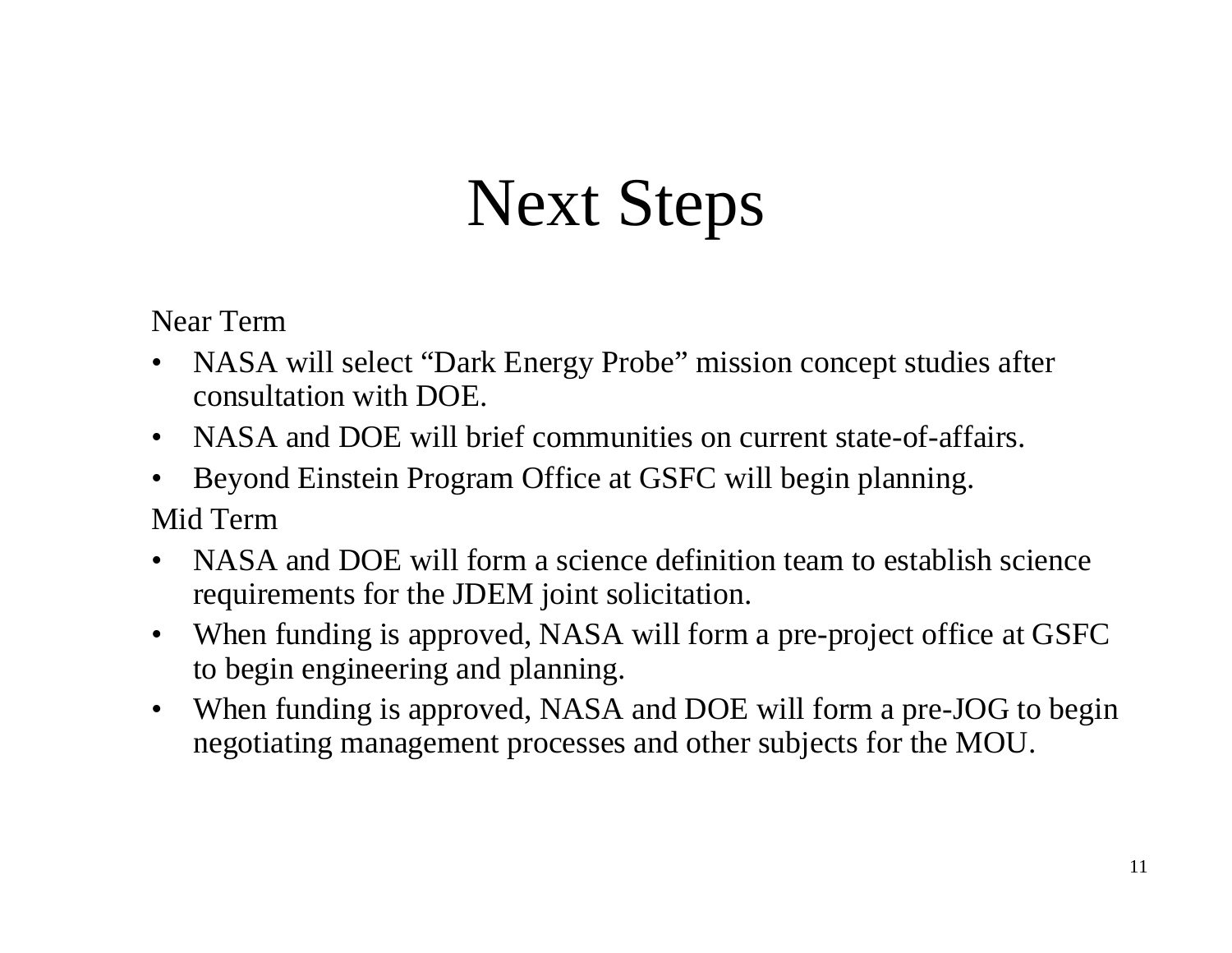#### Notional Organization Chart

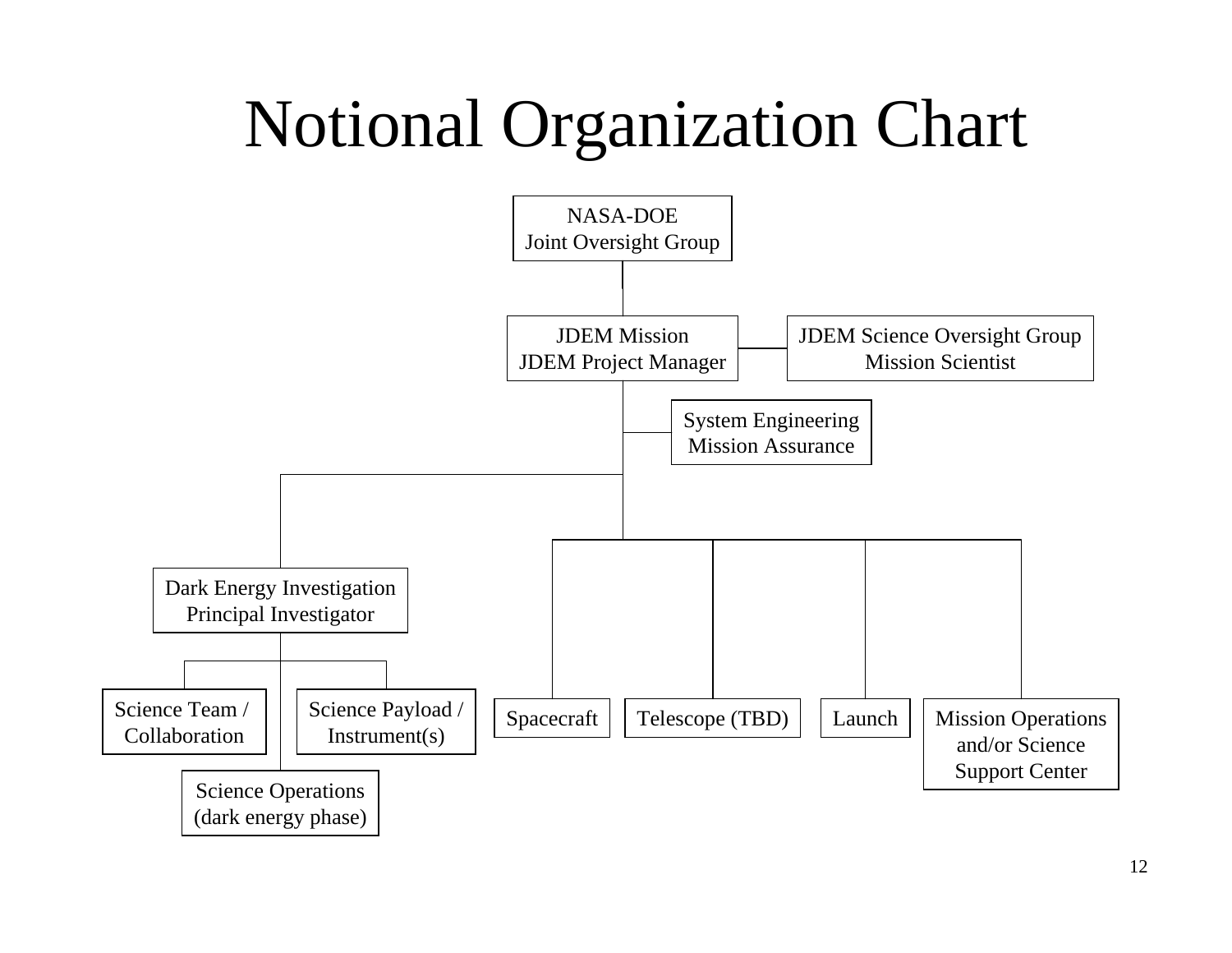#### Strawman Schedule

(assumes new funding in Year 0)

- Year -1 Pre-phase A / Pre-conceptual planning (CD0) Conduct mission concept studies in anticipation of an AO Establish study office at GSFC
- Year  $0$ Phase A / Conceptual design GSFC in-house mission concept definition study Write AO
- Year 1Issue AO; select investigations (CD1) Industry participation in spacecraft Phase A studies
- Yr 2-3Phase B / Preliminary design (CD2) Issue RFP or use RSDO; select prime contractor
- Yr 4-8Confirmation; Phase C/D / Final design (CD3) / Construction (CD4) Develop the mission, on time and on budget
- Yr 9-11 Launch; Phase E / Operations Dark energy phase
- Yr 12-14 General astronomical observing phase
- Year 15 End of 6 year prime mission